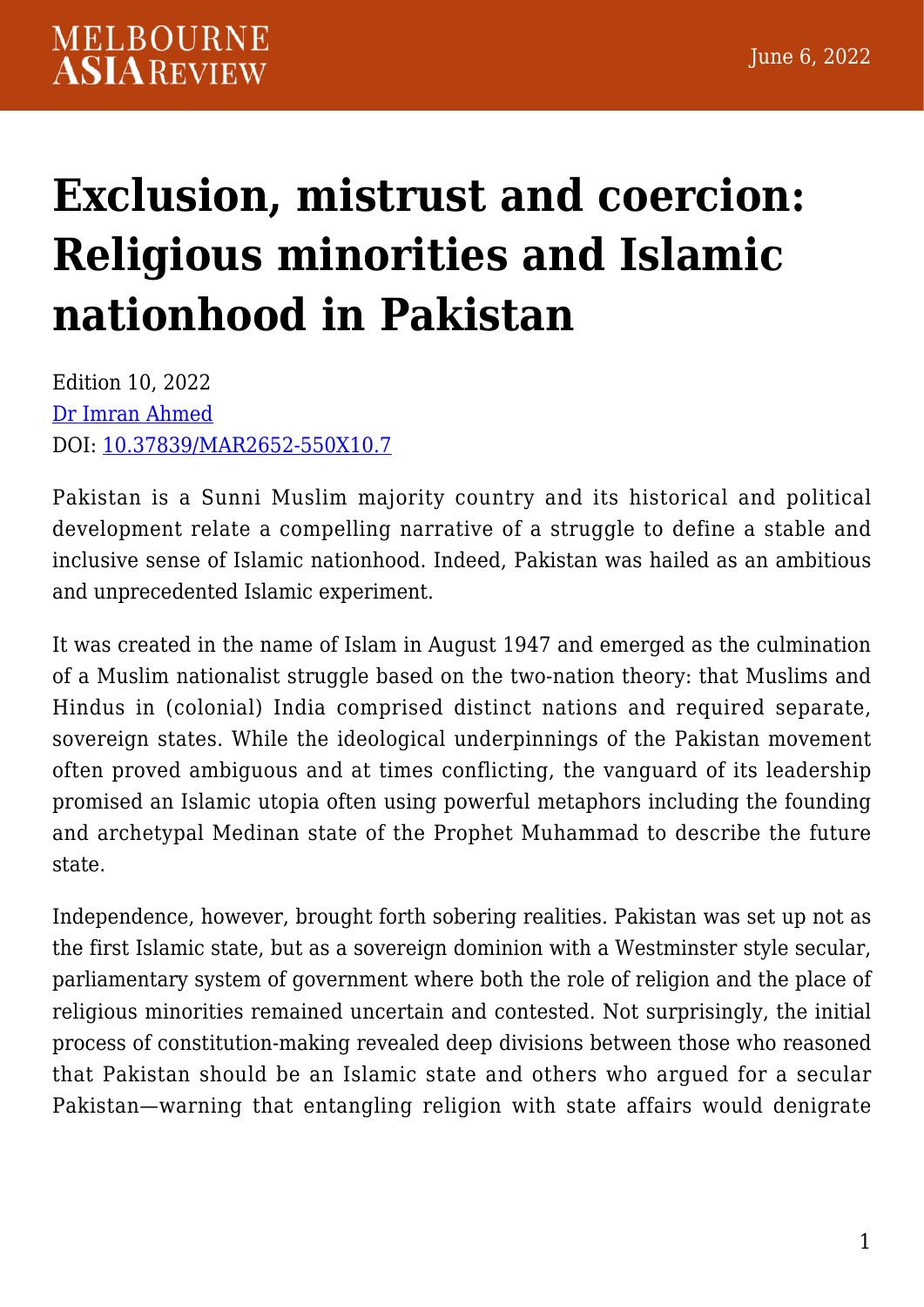religious minorities and involve undue state intervention into their lives. These fundamental differences were frustrating for Pakistan's constitutional framers, not least since squaring classical conceptions of Islamic government with the framework of the modern nation-state proved difficult. This meant that it was easier to draw on Islam in symbolic or aspirational terms than it was to detail the minutiae of Islamic governance in concrete or specific forms. Indeed, the [Objectives Resolution of 1949,](https://na.gov.pk/uploads/documents/1434604126_750.pdf) a vague and opaque document, laid down the foundational principles of a future constitution and bound Islam to the identity and sovereignty of Pakistan (much to the dismay of religious minorities). But the [earliest constitutional drafts said little](https://ecatalog.punjab.gov.pk/cgi-bin/koha/opac-detail.pl?biblionumber=1569091) [about the role of Islam](https://ecatalog.punjab.gov.pk/cgi-bin/koha/opac-detail.pl?biblionumber=1569091) in the state except in nominal terms.

The consequence was an unclear situation. This was concerning for both minorities and religious groups pushing for an Islamic state. Despite assurances made in the *[Delhi Pact of 1950](https://mea.gov.in/Portal/LegalTreatiesDoc/PA50B1228.pdf)* (Nehru-Liaquat Agreement) and the *Report of the Committee on Fundamental Rights of Citizens of Pakistan and on Matters Relating to Minorities* (adopted by the Constituent Assembly of Pakistan on the 7th September 1954) that minorities would enjoy full rights and safeguards, the mixed messaging apparent in the constitutional drafts and documents suggested that the [fate of religious](https://ecatalog.punjab.gov.pk/cgi-bin/koha/opac-detail.pl?biblionumber=1569091) [minorities would be uncertain](https://ecatalog.punjab.gov.pk/cgi-bin/koha/opac-detail.pl?biblionumber=1569091). The 1949 Resolution, too, promised that adequate provision would be made for minorities to freely profess and practice their religion and develop their cultures. But what those provisions were, and whether they emanated from Islam, and consequently derived from religious mandates insulated from political deliberation, was notably unclear.

The ulama (traditionalist Islamic scholars) and Islamists such as the influential Mawlana Abul Ala Mawdudi petitioned against the contradictions in constitutional drafts, noting in a joint statement entitled the *Ulema's Amendments to the Basic Principles Committee's Report* that [concrete policies and detailed steps are required](https://catalogue.nla.gov.au/Record/893002) [to turn Islamic social and political aspirations into something tangible](https://catalogue.nla.gov.au/Record/893002).

The twists and turns of these developments were taking shape alongside debates over the national language of Pakistan. The differences on this issue generated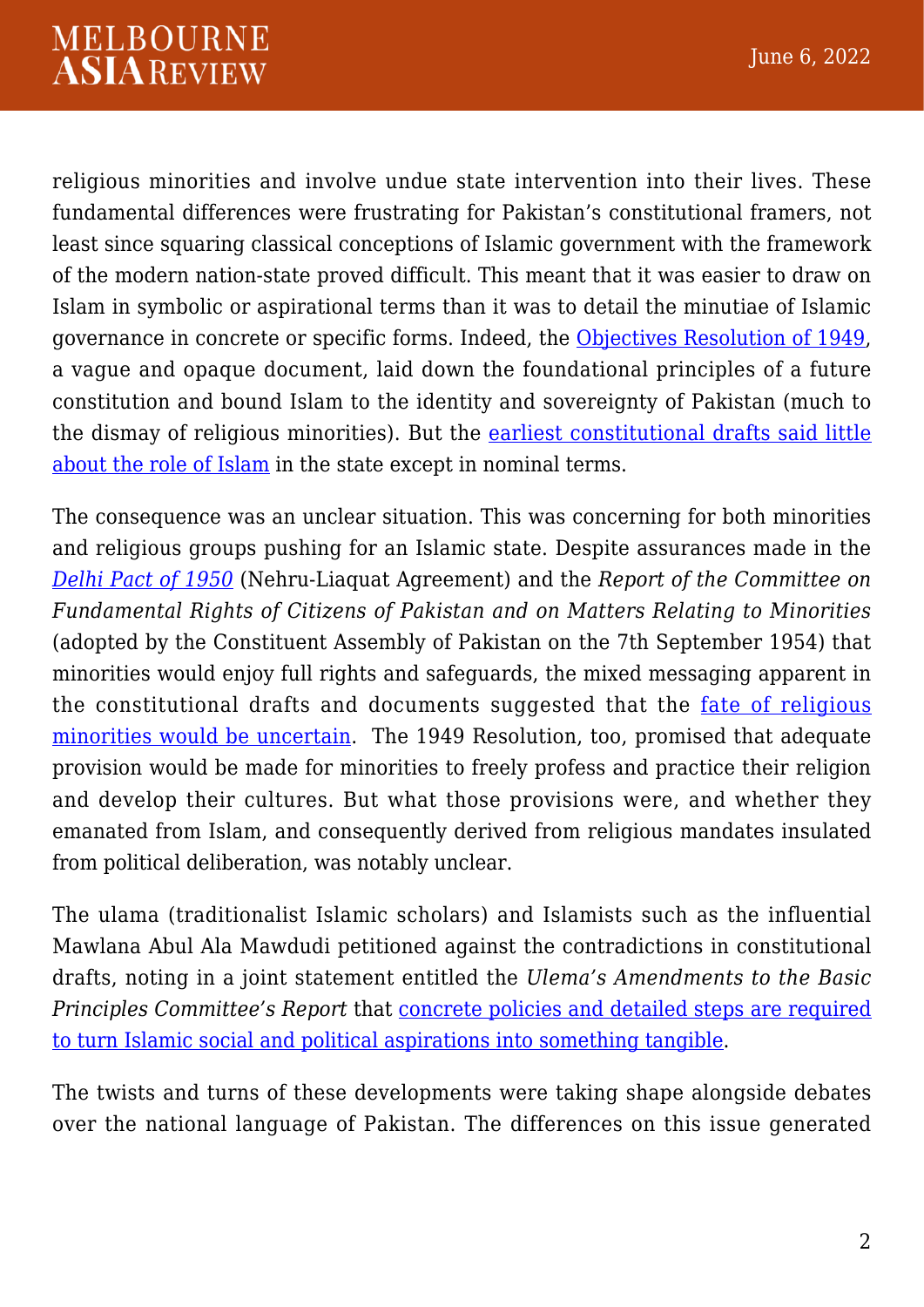## **MELBOURNE ASIAREVIEW**

heated political tension and confrontation over which language and culture was more Islamic than the other. Advocates of Urdu noted the revered founding father of Pakistan, Muhammad Ali Jinnah, who [reasoned that Urdu was the obvious choice](https://www.thenews.com.pk/tns/detail/561906-jinnah-culture-language) since it was 'a language which, more than any other provincial language, embodies the best that is in Islamic culture and Muslim tradition and is nearest to the language used in other Islamic countries'. Those who suggest otherwise, [he argued,](http://www.columbia.edu/itc/mealac/pritchett/00islamlinks/txt_jinnah_dacca_1948.html) are 'really the enemy of Pakistan'. Jinnah's goal was to weaken ethnic, provincial identities which posed a threat to the territorial integrity of Pakistan. Islam and Urdu afforded him the opportunity to build a supra-ethnic identity, but the unfolding politics around the issue of a national language signalled a troubling message that to be more Islamic is to be more Pakistani and that those who were not as Islamic could not be trusted. Bengalis, who formed the majority, opposed the move to constitutionalise Urdu as the sole national language. But this resistance was met with state suppression, suspicion of Bengali culture as a lesser culture of questionable Islamic credentials and a discourse around the need to Islamise Bangla which included a proposal to change the Bengali script to an Arabic script.

These events explicate a troubling pattern of distrust and repression of those rendered either un-Islamic or not Islamic enough; and religious minorities receive the brunt of this suspicion. As Pakistan continued in its struggle to establish a constitutional compact, the political deadlock proved frustrating and raised the stakes of the deliberation. Religious minorities were framed as a potential fifth column and a stumbling block to the realisation of an Islamic Pakistan. Indeed, the debate over separate electorates for religious minorities centred on whether these communities wielded political influence disproportionate to their size and would then conspire to obstruct the Islamisation of the state. Notable [ulema-led Islamist](https://www.worldcat.org/title/politics-of-the-jamiat-ulema-i-islam-pakistan-1971-1977/oclc/471035582) [groups like the Jamiat Ulema-e Islam propounded this fear](https://www.worldcat.org/title/politics-of-the-jamiat-ulema-i-islam-pakistan-1971-1977/oclc/471035582) urging that separate electorates would contain the political power of minorities. The tensions over the place of minorities and the Islamic commitment of Pakistan's political leadership climaxed during the anti-Ahmadi riots in 1953 as Islamic groups demanded the removal of politicians and civil servants of the Ahmadi sect from government. The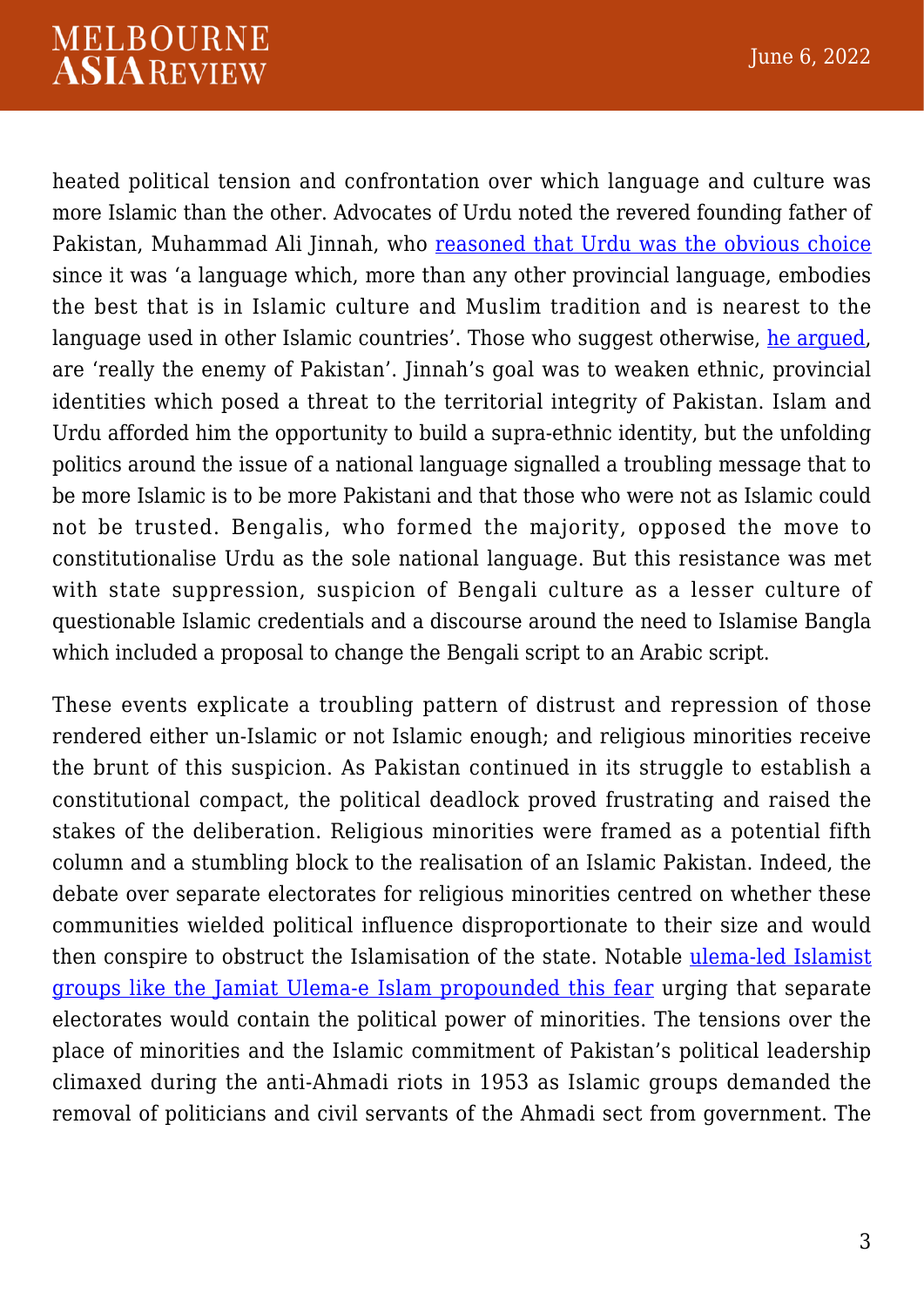findings of a court investigation into the tumult (famously known as the *[Munir](https://www.thepersecution.org/dl/report_1953.pdf) [Report](https://www.thepersecution.org/dl/report_1953.pdf)*) revealed that no two Islamic scholars agreed even on the foundational questions of who was in fact a Muslim. The investigating judges noted: 'if we adopt the definition given by any one of the ulama, we remain Muslims according to the view of that alim but kafirs according to the definition of everyone else.' If an Islamic state was the ultimate goal of Islamist activists, the findings of the court spotlighted difference far more often than consensus in matters of religion, theology, and state.

A fundamental conundrum for the judges was this: 'None of the *ulama* can tolerate a State which is based on nationalism and all that it implies; with them *millat* and all that it connotes can alone be the determining factor in State activity.' This tension was difficult to square, and the approach of the Constituent Assembly was to ignore suggestions or propositions based on the classical concept of a caliphate.

The Constitutions of 1956 and 1962 emerged under authoritarian rule with little care for, or consideration of, Islamist ideologies and politics. The 1956 Constitution established Pakistan as the 'Islamic Republic of Pakistan' and prescribed Islamic provisions which extolled Islamic social and moral virtues, relegated Islamic principles of governance to directives of state policy, featured non-justiciable repugnancy clauses which mandated that all laws should conform to Islamic injunctions and laid down instructions for the creation of advisory Islamic institutions. In other words, these provisions were a far cry from the Islamic sharia state Islamists in Pakistan long struggled for. The 1962 Constitution, drawn up under the dictatorship of Ayub Khan, offered almost an identical set of Islamic provisions and it too was short-lived and lasted as long as the regime itself could endure.

The third and current [1973 Constitution](https://www.constituteproject.org/constitution/Pakistan_2018?lang=en) declared Islam as the state religion in Article 2 of the document alongside Islamic provisions similar to those found in both the 1956 and 1962 texts. But more was required to prove the state's Islamic resolve. The [Second Amendment of 1974](https://na.gov.pk/uploads/documents/1491799433_754.pdf) which rendered Ahmadis as non-Muslims arose out of this pressure and in a context of both Islamic opposition to the political leadership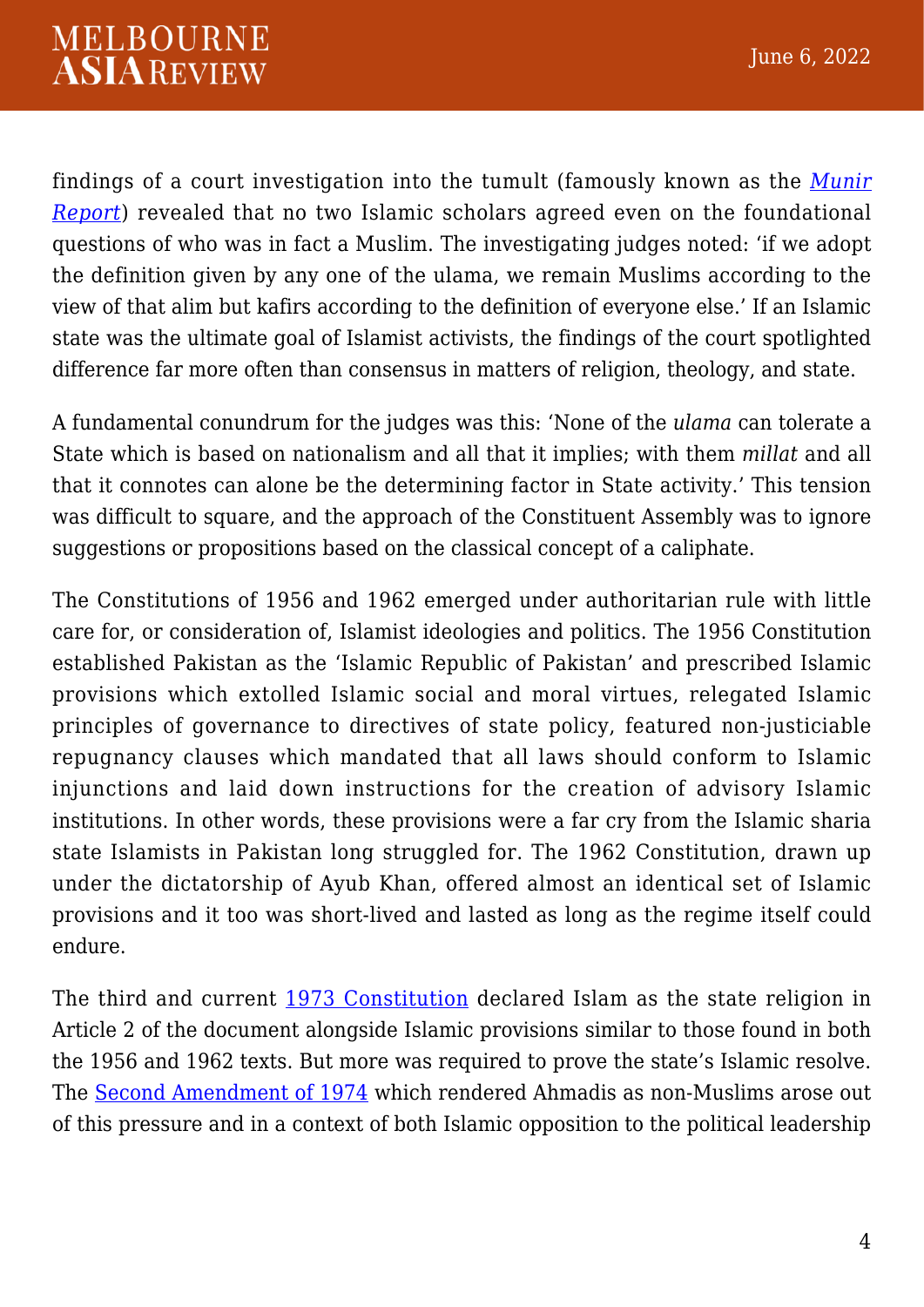of then prime minister Zulfikar Ali Bhutto and his manipulation of Islam for political legitimacy. The Second Amendment was a defining constitutional moment for the precedents it set against religious minorities since it translated theological difference into legal and political exclusion. It also fixed the finality of the prophethood of Muhammad as a symbol of ongoing political and constitutional contestation. The Amendment was a disastrous moment for Ahmadis in Pakistan.

Nevertheless, these constitutional measures still failed to steer Pakistan towards an agreeable Islamic destination. An opposition coalition to Bhutto's growing authoritarianism called for the installation of the Nizam-e-Mustafa (Order of the Chosen One), but this vision too was vague. Bhutto was overthrown and executed in 1979 and the dictatorship of General Zia ul Haq, which emerged in its place, sought to appropriate the Islamist cause (and some of its proponents). Zia promised to transform Pakistan into an Islamic state and his method was not so dissimilar to Bhutto in that it included measures which spotlighted the constitutional importance of Islam. Zia, for instance, made the Objectives Resolution [a substantive and](https://sahsol.lums.edu.pk/law-journal/evolution-role-objectives-resolution-constitutional-paradigm-pakistan-–-framers’-intent) [effective part](https://sahsol.lums.edu.pk/law-journal/evolution-role-objectives-resolution-constitutional-paradigm-pakistan-–-framers’-intent) of the Constitution. A notable point of departure however was Zia's efforts to initiate a process of Islamising [criminal,](http://nasirlawsite.com/laws/ooz.htm) [evidence](http://nasirlawsite.com/laws/evidence.htm), and [taxation](http://nasirlawsite.com/laws/zakat80.htm) laws and install a structure of religious appellate courts. But this was contested since his Islamisation program was rather superficial, politicised vulnerable groups and designed to broadcast the need for Islamic legal reform without augmenting or limiting his own dictatorial powers.

Indeed, Zia's Islamisation program and constitutional reforms sought to reign in state and political institutions under his control. The specific Sunni flavour of his Islamisation reforms was motivated to appease Sunni Islamists in a context of the Soviet invasion of Afghanistan, US-Saudi backed Afghan jihad and the growing Shia Muslim political consciousness in Pakistan in the wake of the Iranian revolution. Zia's Islamic reforms should be seen more as a political instrument seeking to capitalise on and respond to regional and international developments then a genuine, broad or consensus driven Islamic agenda. A Sunni-bias in his Islamisation program, in other words, paid him handsome political dividends for his foreign policy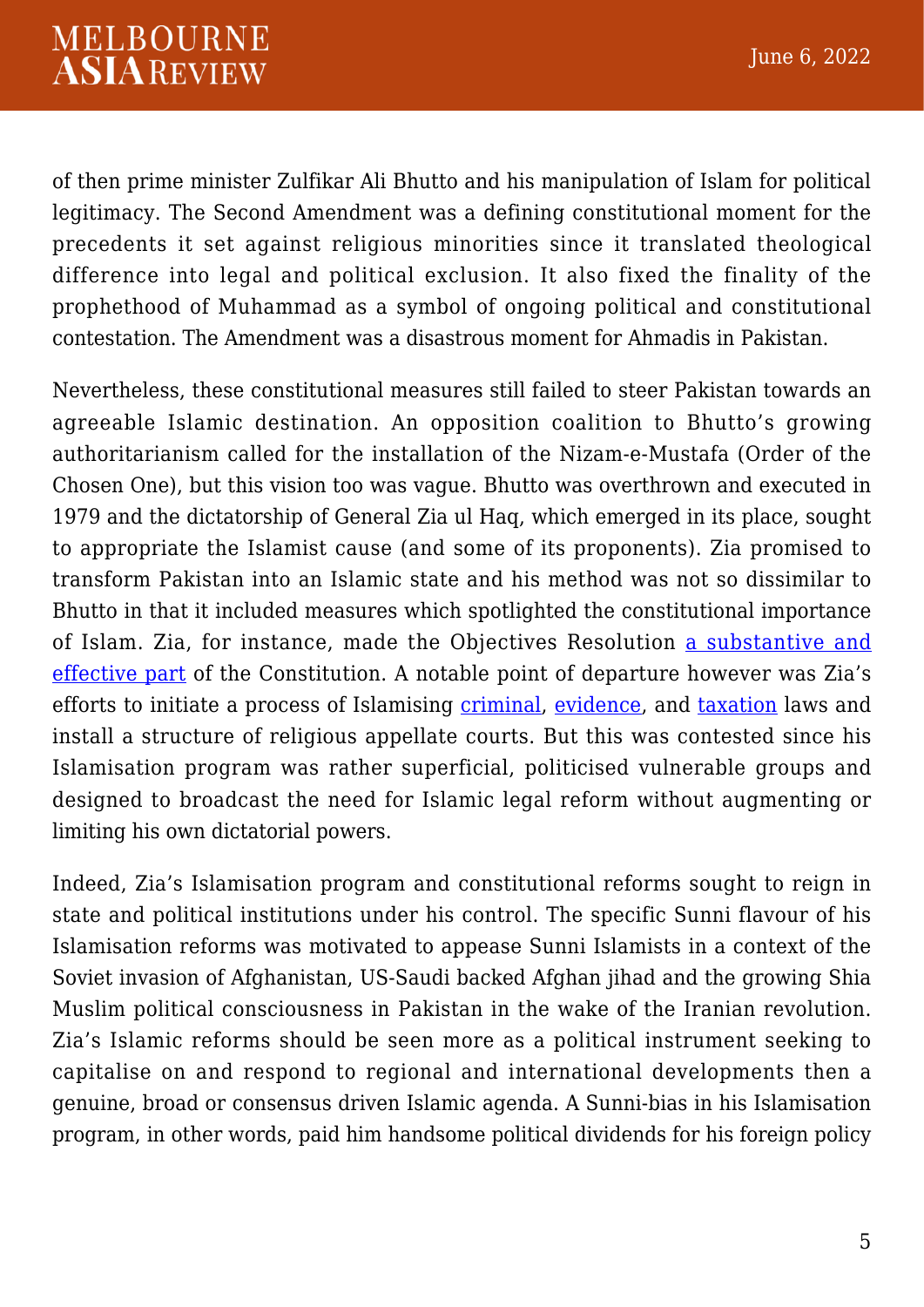and domestic political ambitions. And although his Islamic reforms are often characterised as puritanical, the Islamisation agenda was far more a manifestation of his politics than a demonstration of doctrinal coherence. While classical Sunni or Quranic doctrine may have provided some reference or inspiration for particular laws, it was politics and political considerations which would determine their amorphous and unusual shape. This meant that these laws sought to appease or address the goals and concerns of one group, while marginalising another, facilitating a process of in-group/out-group relations centred principally around sectarian and theological boundaries.

The infamous blasphemy laws were promulgated under Zia through changes made to the Pakistan Penal Code (PPC). These laws were drawn up not just to protect Sunni Muslim sensitivities through the criminalisation of the beliefs and practices of non-Sunni Islamic sects, it also laid the burden of blame on these sects for their supposed innate capacity to injure or enrage Muslim feelings simply through their existence or religious practice. [Section 298-C of the PPC,](http://nasirlawsite.com/laws/aiaqg.htm) for instance, stated that Ahmadis who, in '*any manner whatsoever outrages the religious feelings of Muslims'*, shall be punished with imprisonment and shall also be liable to a fine. The striking and fundamental design flaws of Pakistan's blasphemy laws open the door for abuse, exploitation, stigmatisation, and the persecution of vulnerable or marginalised communities. [Section 298-A](https://scholarship.law.umn.edu/cgi/viewcontent.cgi?article=1024&context=mjil) (which is aimed at criminalising Shia Muslims and outlawing fundamental elements of their belief system) and [Section](https://na.gov.pk/uploads/documents/1336706085_960.pdf) [295-C](https://na.gov.pk/uploads/documents/1336706085_960.pdf) (which relate to punishing derogatory remarks against the Prophet Muhammad) do not require proof of intention for an offence to take place. The vagueness of what constitutes a breach of Section 295-C renders this law an ongoing danger for religious minorities as their beliefs differ from foundational Sunni beliefs about the theological status of the Prophet.

While sectarianism and suspicion of minorities were present since the creation of Pakistan, historians have long noted that the policies, laws, and politics of the Zia era transformed Pakistan significantly for the worse. The Islamisation program he left behind has proved difficult to reform, let alone repeal. Intimidation and the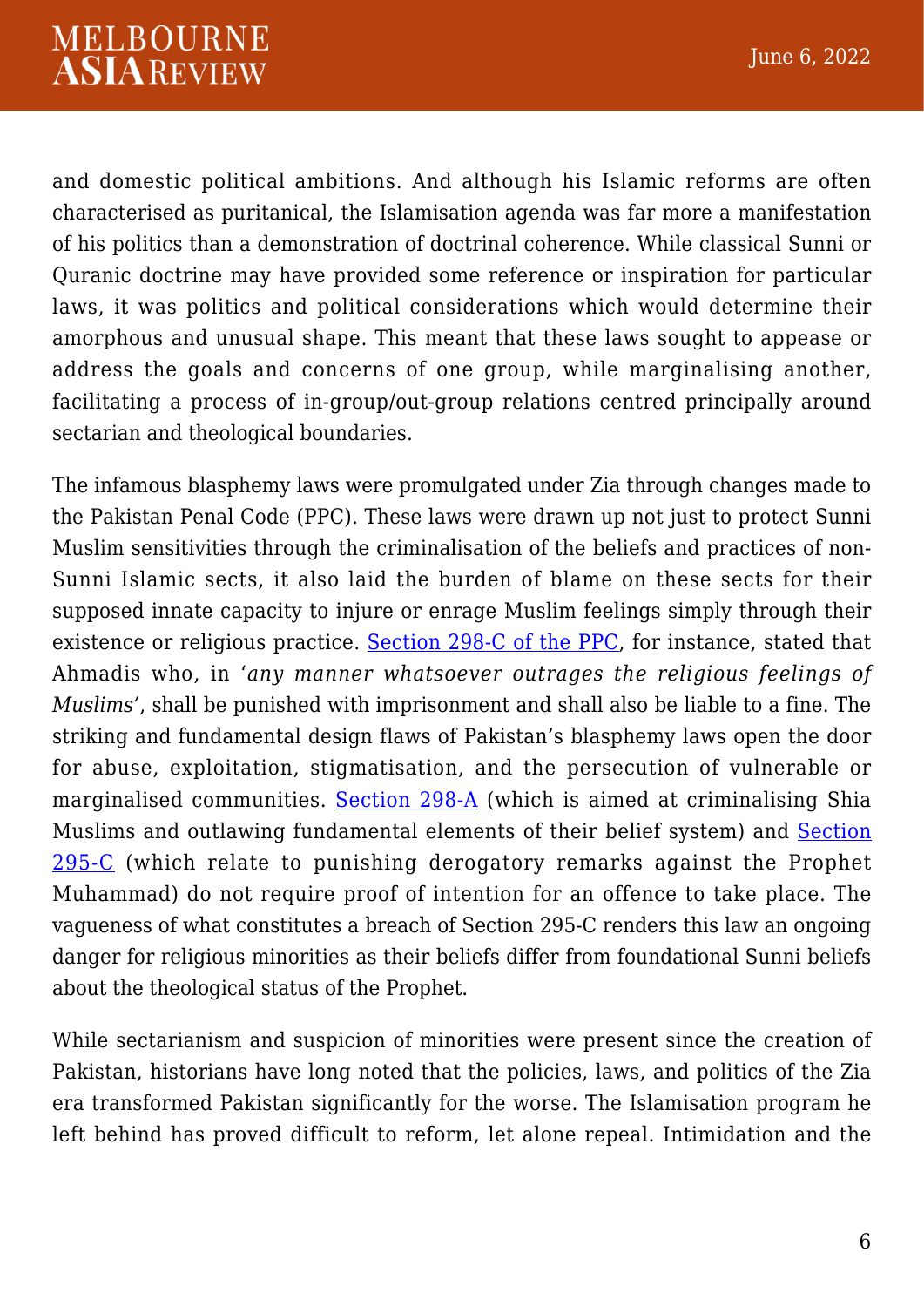## **MELBOURNE ASIAREVIEW**

threat of violence continues to silence critics of Zia's legacies. The [assassination of](https://www.theguardian.com/world/2011/jan/05/pakistan-salman-taseer-liberal) [Salman Taseer,](https://www.theguardian.com/world/2011/jan/05/pakistan-salman-taseer-liberal) the former governor of Punjab, following his efforts to reform the blasphemy laws is a notable case in point. The troubling inheritances of the Zia era continues to facilitate the growth of religious intolerance and vigilantism, the rise of violent sectarian extremism, and a virulent and divisive discourse vilifying religious minorities (including minority Islamic sects) as active and hostile detractors, agents or fifth columns working towards the unravelling of an Islamic Pakistan. This view of minorities as villainous miscreants is not just a fringe position held amongst far-right Islamist groups but is often a stance emanating from the state itself. The government of Pakistan issued a pamphlet justifying the introduction of Section 298-C in 1984 on the basis that ['The most sinister conspiracy of the Qadianis after the establishment](https://catalogue.nla.gov.au/Record/7341238) [of Pakistan was to turn this newly Islamic state into a Qadiani kingdom subservient](https://catalogue.nla.gov.au/Record/7341238) [to the Qadiani's pay masters. The Qadianis had been planning to carve out a Qadiani](https://catalogue.nla.gov.au/Record/7341238) [State from the territories of Pakistan'](https://catalogue.nla.gov.au/Record/7341238). Ahmadis, in other words, posed a danger to both Islam and Pakistan. This discourse on minorities as enemies from within continues through to the present and has a direct relationship to the discourse of keeping Pakistan 'Islamic'.

In 2014, the Supreme Court directed the government of Pakistan to constitute a National Commission for Minorities in order to probe into the ['dismal state'](https://globalfreedomofexpression.columbia.edu/wp-content/uploads/2015/04/smc_1_2014.pdf) of minority rights and ensure that textual guarantees of rights matched empirical realities. The construction of this Commission, however, proved to be a contentious affair especially in negotiating its composition, jurisdiction and function. The government of recently former Prime Minister Imran Khan argued that Ahmadis should not have representation in the Commission. [Noor-ul-Haq Qadri,](https://www.voanews.com/a/extremism-watch_pakistani-ahmadi-leaders-fear-backlash-after-new-minority-commission-formation/6189460.html) Pakistan's Federal Minister for Religious and Inter-faith Harmony Affairs, defended this position arguing that 'Whoever shows sympathy or compassion towards [Ahmadis] is neither loyal to Islam nor the state of Pakistan.' [Ali Muhammad Khan,](https://www.reuters.com/article/us-pakistan-minorities/pakistan-excludes-religious-sect-from-minority-commission-idUSKBN22J1PU) State Minister for Parliamentary Affairs, further labelled Ahmadis as 'agents of chaos'. That Shia Muslims are [Iranian proxies](https://theconversation.com/pakistans-quest-for-identity-contesting-islam-95571) seeking to [turn Pakistan into a Shia state](https://tribune.com.pk/story/349396/aswj-calls-for-protest-against-curriculum-change-in-gilgit-baltistan) remains a concerning discourse since the Zia period, and the 'Sunnification' of the Pakistani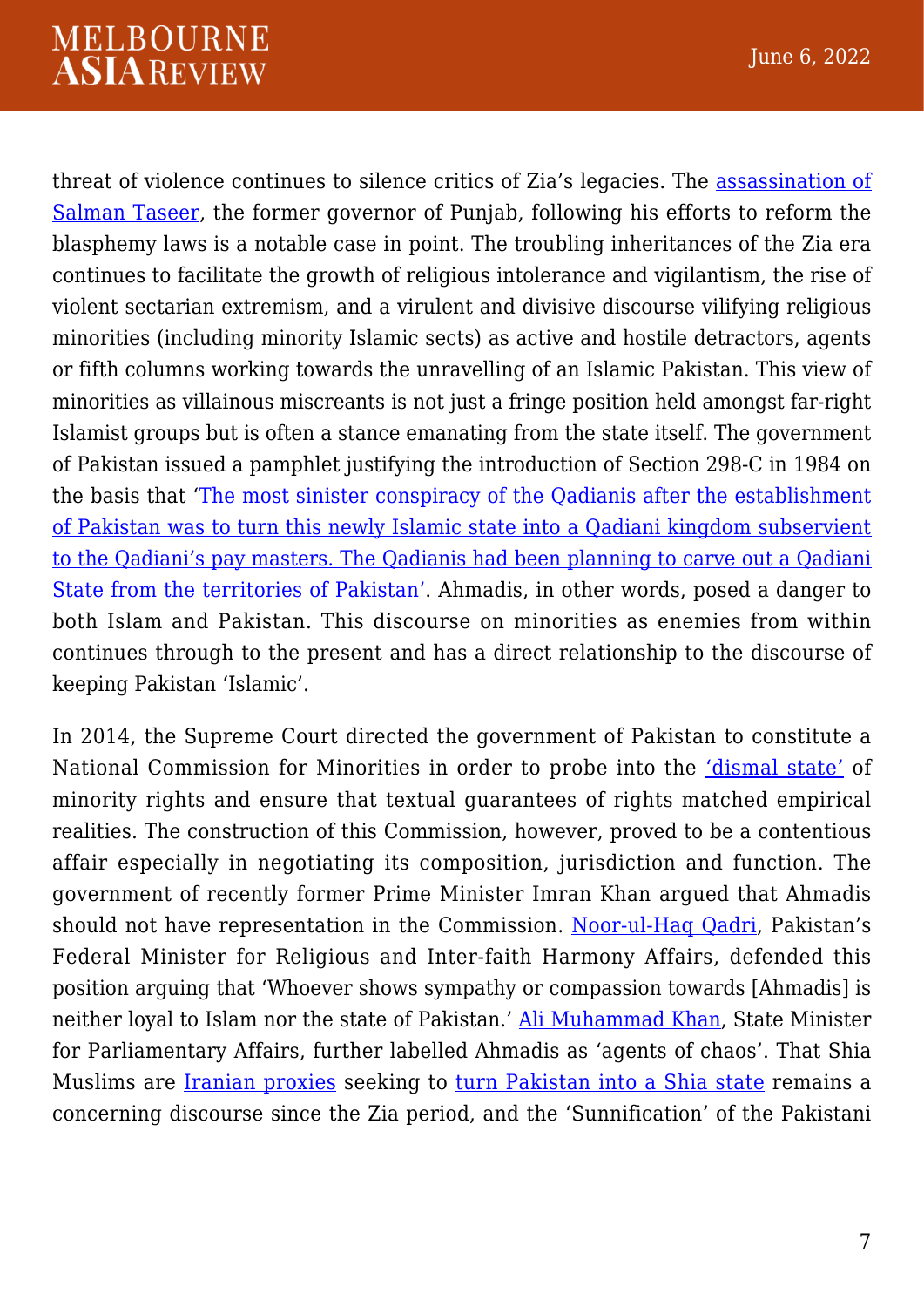state is often an electoral promise of right-wing Sunni Islamist groups. There is also a growing campaign to declare Pakistan as a [Sunni state and Shias as non-Muslims.](https://www.thenews.com.pk/tns/detail/563294-sipah-aswj) Meanwhile, Shia, Hindu and Christian places of worship are frequent targets of terror, vandalism, and desecration. These communities face mounting safety and security concerns from radical or far-right Sunni militants.

The indiscriminate killing of minorities signals the message that non-Muslims have no place in an Islamic Pakistan and that their lives are dispensable. A contracting definition of who is a Muslim amongst these militant groups means that it is open season on more and more communities in Pakistan including the institutions and personnel of the state itself. The most disturbing manifestation of this development has been the [growing intra-Sunni violence](https://www.theguardian.com/world/2014/jan/15/islam-pakistan-barelvi-saudi-wahhabi) between Deobandi and Barelvi Muslims and the [emergence of the radical Islamic State](https://www.hindustantimes.com/world-news/deputy-chairman-of-pakistan-s-senate-injured-in-roadside-blast-5-killed/story-Ud7JMyGOJUhoW3YQclPvPO.html) militant group which renders most Muslims in Pakistan as apostates.

Political opposition to the **building of a Hindu temple in Islamabad** in 2020 spotlights the spatial dimension of political exclusion. While the incident demonstrates the continued contestation over the place of minorities in the country, it also brings to the fore questions concerning the kinds of rights minorities have to *space* in an Islamic Pakistan. The debate further reveals a dissonance between constitutional guarantees afforded to minorities to practice and profess their faiths, and religious arguments that the construction of new places of worship of non-Muslims is impermissible and [against the spirit of Islam](https://www.theguardian.com/world/2020/jul/08/pakistan-shri-krishna-hindu-temple-construction-halted-islamabad) and [the sharia](https://www.rferl.org/a/pakistan-bows-to-islamic-hard-liners-to-halt-hindu-temple-construction/30731832.html). The debate revealed that minorities continue to find themselves squeezed between Islam and the Constitution with little room or autonomy to manoeuvre in matters which profoundly impact their lives and are adjudged without consideration of their input. It also revealed ongoing ambivalence in the state's governance of religious matters since arguments for or against the temple's construction were all grounded on Islam. This also meant that what the Constitution had to voice would be in contest with various interpretations of Islam. What happens when Islam diverges from constitutional norms and prescriptions is a complex, manifold, and difficult question to resolve. The [Supreme Court judgement](https://www.supremecourt.gov.pk/downloads_judgements/Crl.A._39_L_2015.pdf) in the *Asia Bibi v. The State* blasphemy case spotlights